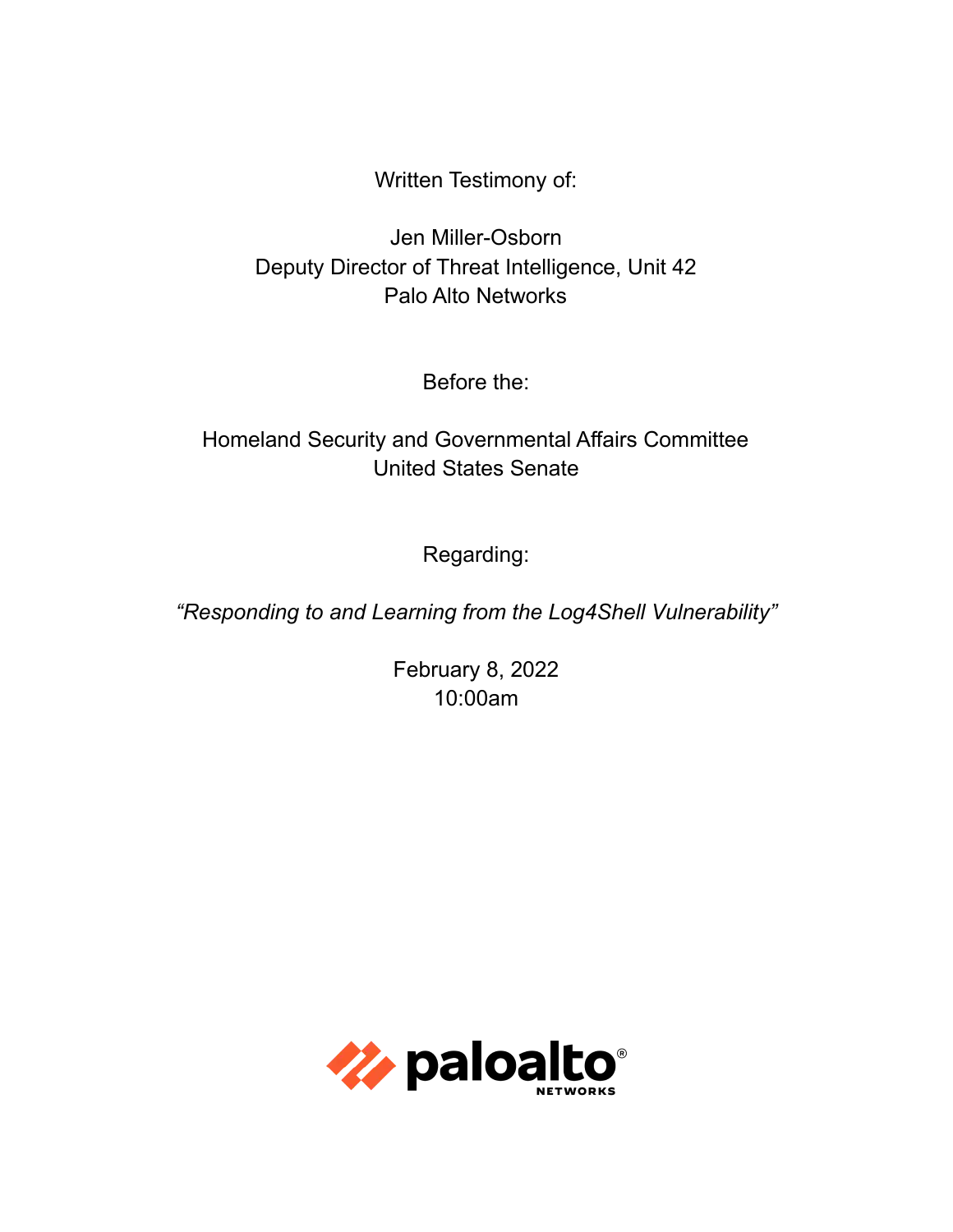Chairman Peters, Ranking Member Portman, and distinguished members of the committee, I am honored to appear before you today to discuss the impact and scope of the "Log4Shell" vulnerability and how policy makers and network defenders can better fortify defenses for future national-level vulnerabilities of this magnitude.

This committee's continued commitment to advancing thoughtful, bipartisan cybersecurity policy and law is appreciated. On behalf of Palo Alto Networks, I offer my commitment to work in partnership with you and your staff as you continue addressing a range of critical cybersecurity issues.

For those not familiar with Palo Alto Networks, we were founded in 2005 and have since become the global cybersecurity leader. We serve more than 85,000 enterprise and government organizations - protecting billions of people - in more than 150 countries. We support 95 of the Fortune 100 and more than 71% of the Global 2000 companies, and are partnered with elite technology leaders.

Practically speaking, this means that we see a lot. This expansive telemetry, coupled with the contextual threat intelligence from our Unit 42 team, where I am privileged to be a senior leader, gives us broad visibility into the global attack surface of our digital infrastructure.

We are committed to using this visibility to be good cyber citizens and integrated homeland security partners with the United States Government.

As it relates to the focus of this hearing, it's important to first take a step back and understand why Log4Shell matters. If it feels like Log4Shell is just the latest in a string of vulnerabilities that the cybersecurity community must rally in response to, you are right. Log4Shell is not the first vulnerability garnering significant public interest, and it almost certainly won't be the last.

That's why it's important to look at Log4Shell both as a standalone vulnerability that demands discrete analysis and reflection, *and* as the latest in a string of national-level vulnerabilities that impact federal systems, critical infrastructure, and state and local networks alike.

Starting with the latter, I cannot stress enough the foundational importance of accurately understanding the size of your internet-exposed attack surface. If you do not understand the totality of your digital footprint through the eyes of the adversary, your security baseline is inherently incomplete. The ability to rapidly discover and remediate new vulnerabilities - Log4Shell or otherwise - is going to be predicated on production level mapping of your networks. This is true for organizations large and small, public and private.

Reinforcing this point is the Biden Administration's well-crafted Zero Trust Strategy that was finalized two weeks ago. It highlights that to effectively implement a zero trust architecture, "an organization must have a complete understanding of its internet-accessible assets, so that it may apply security policies consistently and fully define and accommodate user workflows." It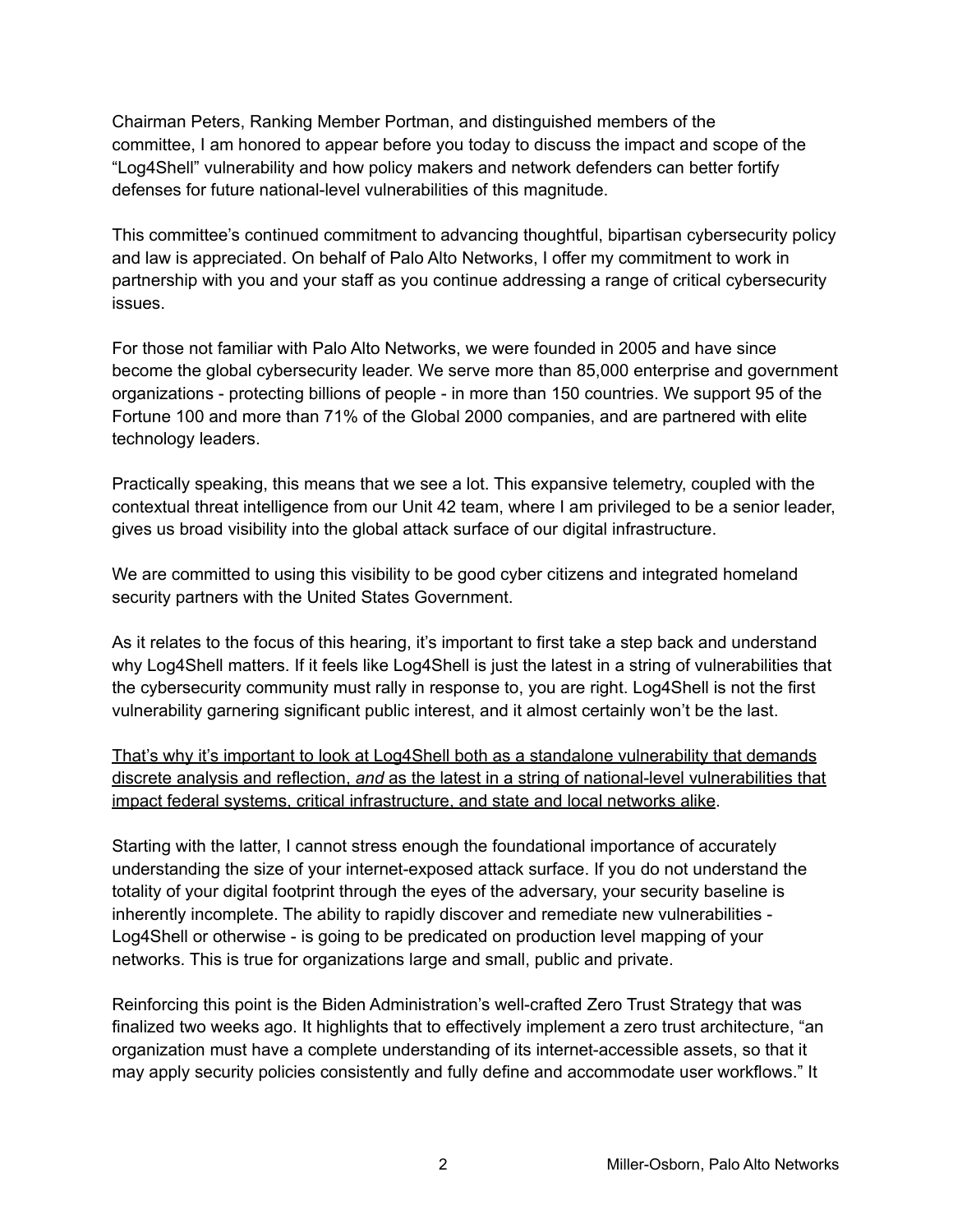goes on to acknowledge that "in practice, it can be very challenging for a large, decentralized organization to track every asset reliably."

Bottom line: you can't secure what you can't see or aren't actively monitoring.

## Assessing Log4Shell

Now, zooming in to Log4Shell. Apache Log4j 2 is an open source Java-based logging framework that became the mainstream version of Log4j in 2015. Open source software generally refers to code that is managed in a decentralized manner that is publicly accessible. Think of it as the crowd sourced model of software development. Log4j 2 is leveraged within numerous software applications, and by many estimates is embedded within hundreds of millions of devices globally.

On December 9, 2021, a new Remote Code Execution (RCE) vulnerability in Apache Log4j 2 was identified and observed being actively exploited. It is this specific vulnerability which has become known as Log4Shell. RCE vulnerabilities are generally seen as having the potential for high consequence as they allow the attacker to remotely command devices in the victim's environment.

Shortly after the Log4j vulnerability was discovered, investigation revealed that exploitation was incredibly easy to perform. Due to the recency of this discovery and the complexity of remediating devices with embedded Log4j vulnerabilities, there are still many servers, both on-premises and within cloud environments, that have yet to be patched. As is typical for many high severity RCE vulnerabilities, adversaries have conducted massive scanning activity for Log4Shell with the intent of seeking out and exploiting unpatched systems.

During the Log4Shell exploit lifecycle, adversaries identify potentially vulnerable systems, trigger a file download as part of the remote code execution, and then deliver what's known as the "payload" - the part of the malware that is crafted for a specific malicious purpose. We have subsequently seen exploitation for coin mining (to commandeer computing horsepower from the victim to perform cryptocurrency mining), for hijacking victim networks as part of larger botnet systems (defined as network of computers controlled as a group without the owners' knowledge), and to infect systems with ransomware. A small minority of observed exploitation has been attributed by security researchers to nation state linked groups.

We highly recommend that organizations upgrade to the latest version (2.17.1) of Apache Log4i 2 for all systems. This version also patches three additional Log4j vulnerabilities discovered later in December 2021.

Discovering Log4Shell vulnerabilities across networks is more complicated, and the problem is more widespread than other notable recent vulnerabilities. The open source nature of Log4j software means it is used in potentially hundreds of millions of devices and services, often without the end user even knowing that it is present in the code. Additionally, due to the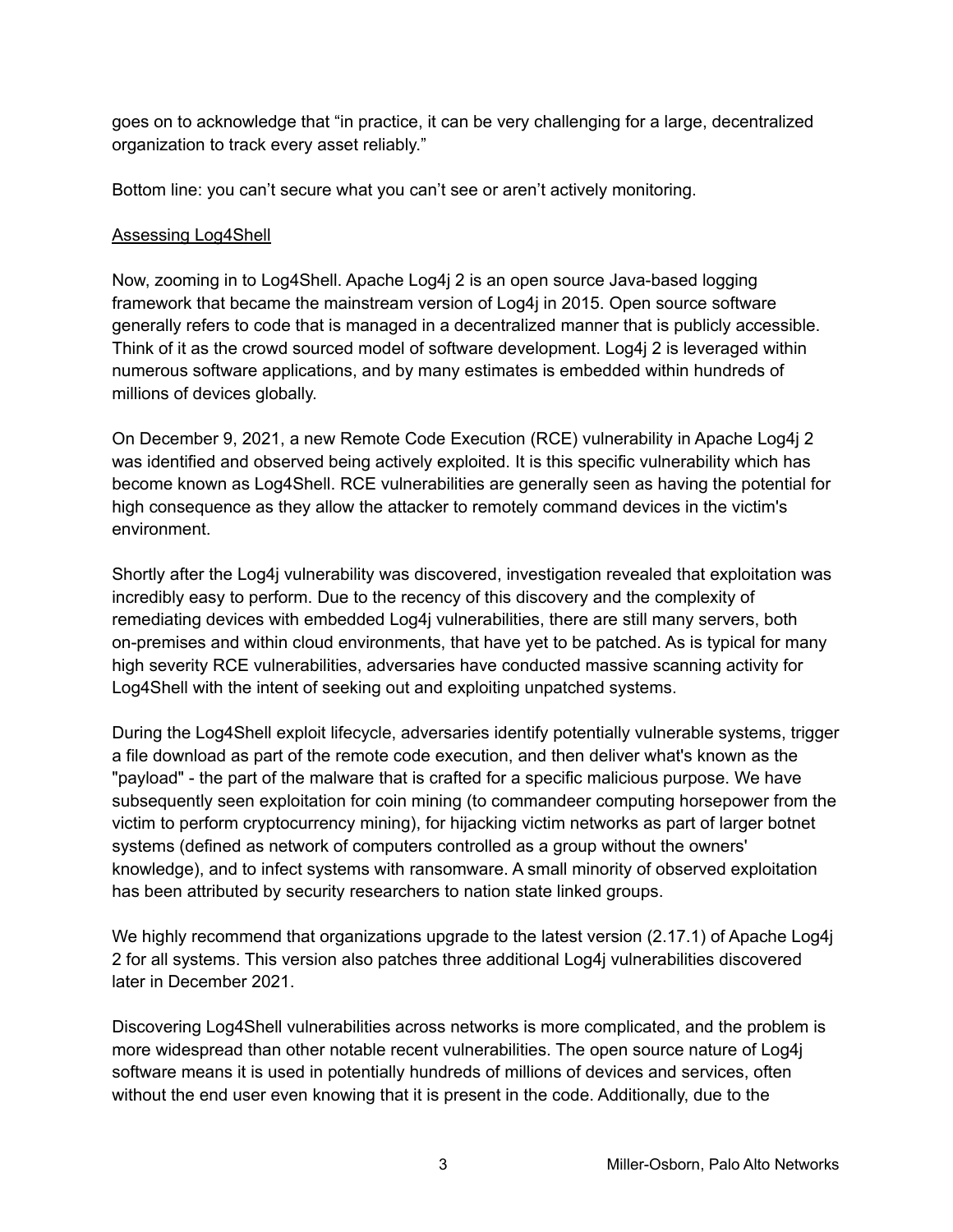embedded nature of this particular vulnerability, network defenders must be able to mimic the exploit to accurately discover vulnerable instances.

This represents an additional layer of complexity beyond more elementary scanning and reinforces the importance of understanding your baseline attack surface. Otherwise, you will be caught flat-footed in your discovery and remediation efforts, without an accurate map of the playing field where you need to look.

## Software Assurance Practices and Open Source Software Security

A number of best practices currently exist that promote software integrity. These approaches focus on integrating security tools into the engineering lifecycle early on - known as "shift left" security - to help detect any inadvertent vulnerabilities in code.

In particular, we recommend adopting:

- Static Application Security Testing (SAST), also known as "white box testing," a process of reviewing source code to identify security vulnerabilities.
- Open Source Software Vulnerability Analysis (OSSVA), which identifies vulnerabilities in third-party components and provides visibility into third-party code for control across the software supply chain.
- Container Vulnerability Analysis (CVA), a process of evaluating containers against common container misconfiguration and software package vulnerabilities.
- Secure Infrastructure-as-Code, which identifies, prevents and remediates security misconfigurations in infrastructure code before deployments in cloud such as: unauthorized privileges, network exposure, and public storage buckets.

Log4Shell has rightfully highlighted the urgent need for ongoing conversations about open source software security, as this panel will highlight in more depth. Best security practices for incorporating open source software into products include code scanning to identify any open source packages with vulnerabilities, and steps to check for security and integrity prior to approval for use in software products.

Our product security team was able to leverage these practices to quickly identify the vulnerable version of the library and then create a policy to block that version from being used in our product development. This safeguard was applied to engineering workstations, source code repositories, and continuous integration and development pipelines. Additionally, we leveraged a range of tools to identify and mitigate existing workloads that could be vulnerable. As we consider system-wide approaches, the Administration's work to promote Software Bills of Materials (SBOM) is a promising endeavor, though still in its early stages.

#### Operational Collaboration

Palo Alto Networks collaborates extensively with key stakeholders across the U.S. Government and with like-minded countries across the globe on both policy and operational matters.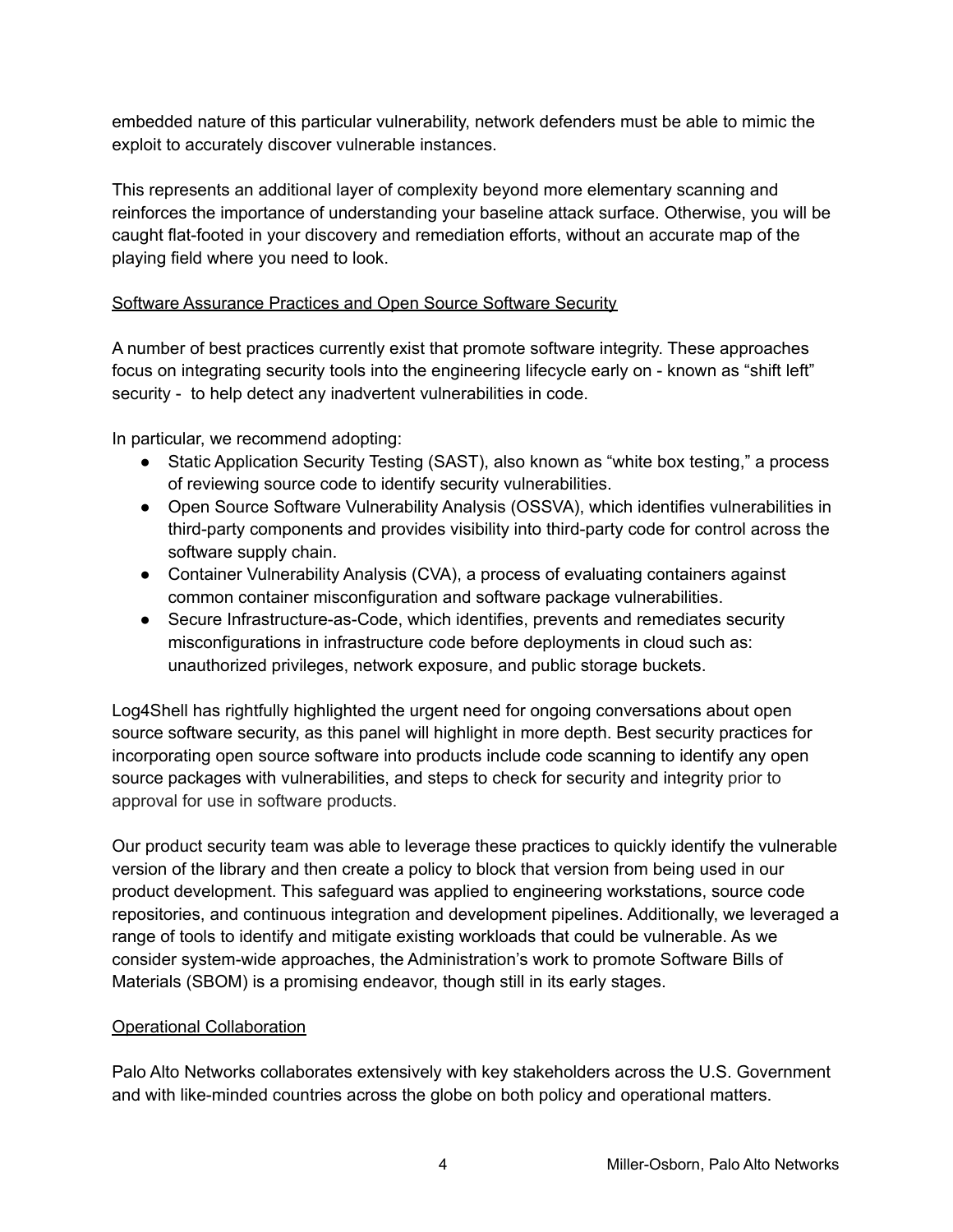We are proud to be a founding alliance member of the Joint Cyber Defense Collaborative (JCDC), a promising operational collaboration body that brings federal government and industry players together to move from information sharing to information *enabling*.

The most recent JCDC engagement, which occurred after Log4Shell was first discovered, presents an important use case of the long-term opportunity this collaboration vehicle presents. It can be an exemplar of successful public-private sector cooperation - specifically, the JCDC working as a venue for commercial competitors to act as peers, and share rapidly developing situational awareness to help secure our National Critical Functions. We appreciate the commitment from CISA Director Jen Easterly to continue maturing the JCDC and maximize the bidirectional value it brings.

We are also pleased that Wendi Whitmore, who runs our Unit 42 Threat Intelligence team, has recently been appointed to the Cyber Safety Review Board (CSRB) whose first tasking will be determining "key facts related to the root-cause of the Log4j vulnerabilities and exploitation and weaponization of the vulnerabilities."

In addition to our active participation in the JCDC and CSRB, Palo Alto Networks is a member of the President's National Security Telecommunications Advisory Committee (NSTAC), where industry can provide advice to the White House and other senior U.S. Government stakeholders on national security policy and technology issues; the Executive Committee of the Information Technology Sector Coordinating Council (IT-SCC), which serves as the principal coordinating body between the Department of Homeland Security and IT sector; and the Defense Industrial Base Sector Coordinating Council (DIB-SCC).

We are also an active participant in the DHS ICT Supply Chain Risk Management Task Force and were pleased to have been selected as a technology partner in NIST's National Cybersecurity Center of Excellence's 5G Cybersecurity Project.

Finally, we maintain robust threat intelligence sharing partnerships with DHS, the Intelligence Community and across the international community to share technical threat data and collaborate to support government and industry response to significant cyber incidents, like SolarWinds, Microsoft Exchange, and Log4Shell.

#### Recommendations

While there is no silver bullet, there are several tangible steps that will provide immediate risk reduction for the response to Log4Shell and future vulnerabilities:

1. Enumerate an accurate denominator of your digital infrastructure. This should be a foundational aspect of any national-level incident response and is applicable across federal and non-federal entities. You can't protect what you can't see.